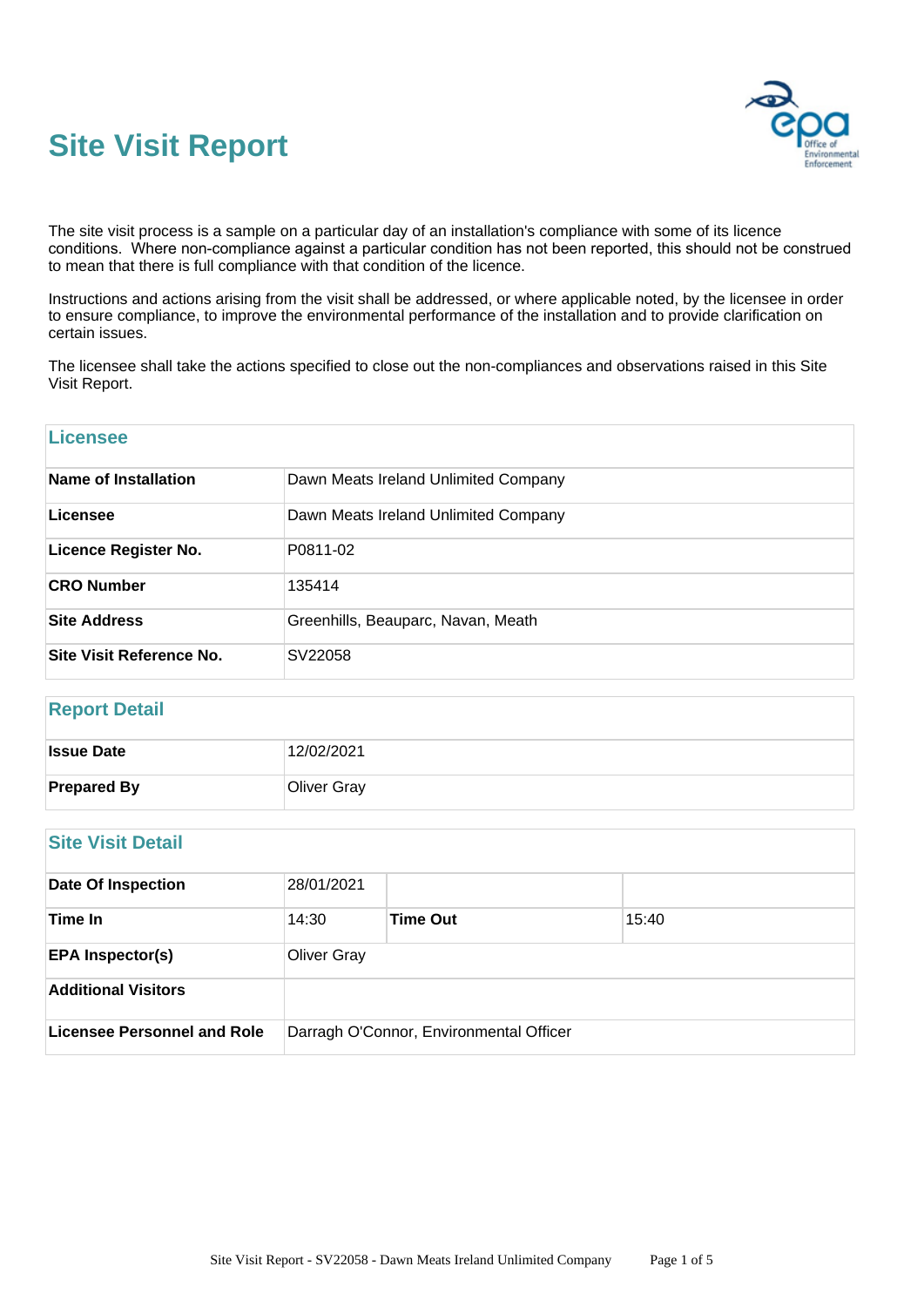# **Summary**

Remote Compliance Assessment (RCA) to evaluate Dawn Meats Ireland Unlimited Company's (the licensee) compliance with the requirements of industrial emissions (IE) licence Reg. No. P0811-02.

During the RCA two non-compliances were recorded in relation to storm water monitoring and non-notification of an incident. One observation was raised in relation to groundwater monitoring.

# **Site Areas Inspected**

Not applicable (EPA remote compliance assessment).

## **Documents Inspected**

The following documents were inspected:

- Condition 6.1 and 11.6 Storm water discharge monitoring records for 2020
- Condition 6.1 and 11.6 Dissolved Air Flotation (DAF) sludge analysis results for 2020
- Condition 6.13.1 Storm water daily visual inspection records for 2020
- Condition 6.15 Noise Survey Report 2020
- Condition 6.17.1 Groundwater monitoring results 2015 2020.

# **1. Food & Drink Sector: General**

|     |                                                                                                                                                                                 | <b>Answer</b> | <b>Condition</b><br><b>Number</b> | <b>Non</b><br><b>Compliance</b> | <b>Observation</b> |
|-----|---------------------------------------------------------------------------------------------------------------------------------------------------------------------------------|---------------|-----------------------------------|---------------------------------|--------------------|
| 1.1 | Were emission monitoring results<br>compliant with licence conditions? and if<br>not, were exceedances notified and<br>appropriate corrective and preventative<br>action taken? | Checked       | $6.1, 6.13$ &<br>11.1             | Yes                             |                    |

#### **Comment / Corrective Action**

A chemical oxygen demand (COD) result of 360 mg/l was recorded in the storm water discharge (emission point Ref. No. SW-2) on 18/11/2020. This COD result was above the sites trigger level (80 mg/l) and indicates that contamination of the surface water may have taken place, however, this has not been reported to the Agency as an incident.

#### **Corrective Action**

The licensee shall:

- submit the elevated COD result as an incident to the Agency through EDEN by 19/02/2021
- carry out an investigation to identify the source of any contamination
- put in place measures to prevent further contamination and to minimise the effects of any contamination
- notify the Agency of incidents as per Condition 11.1 of the IE licence.

| Answer |
|--------|
|--------|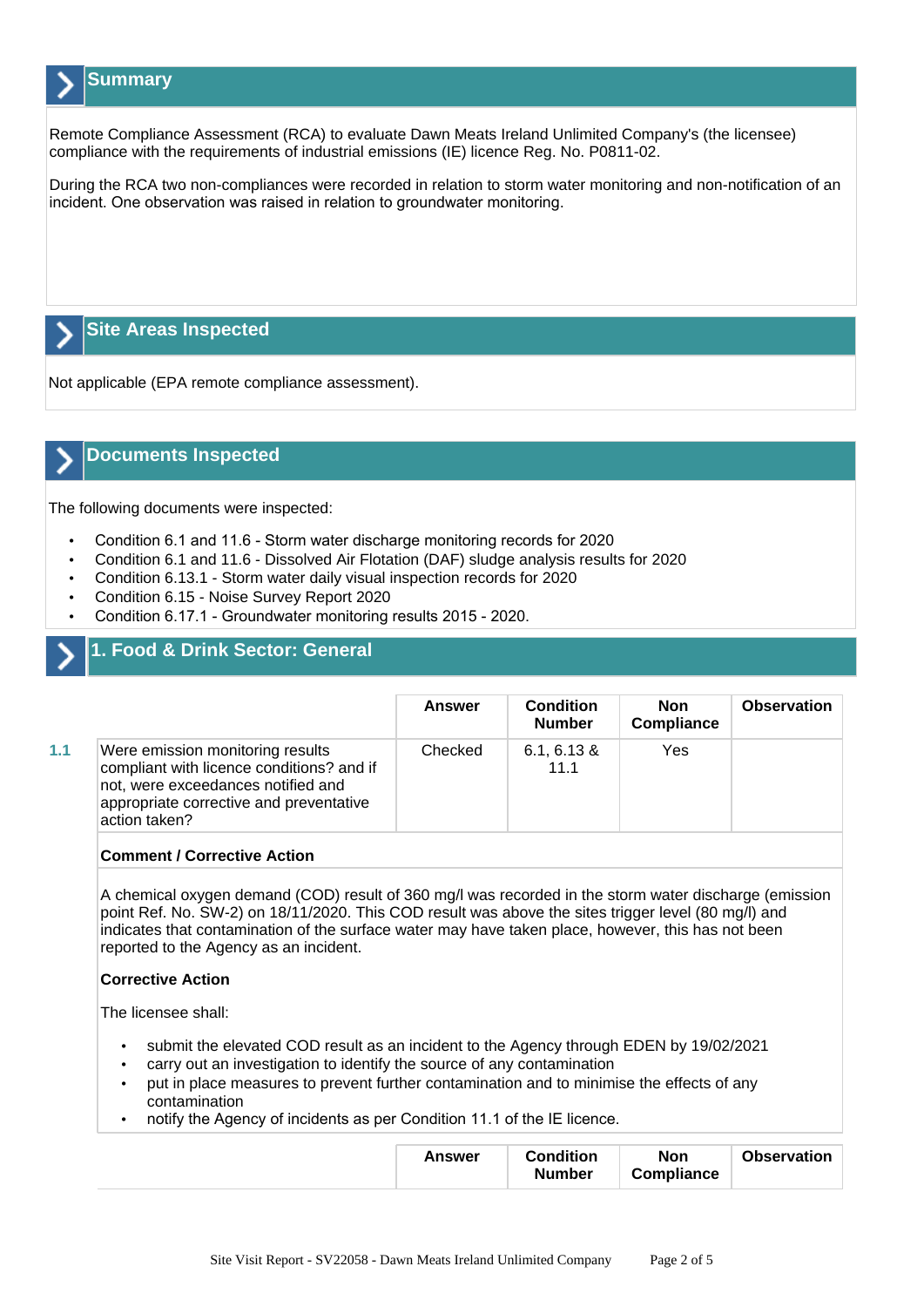| Has the activity resulted in nuisance<br>(noise, odour, dust) emissions during the<br>last 12 months (complaints, monitoring<br>results)? and what measures have been<br>taken to address nuisance emissions<br>(odour plan, noise reduction, dust<br>suppression etc)? | Checked | 5.4 |  |  |
|-------------------------------------------------------------------------------------------------------------------------------------------------------------------------------------------------------------------------------------------------------------------------|---------|-----|--|--|
|-------------------------------------------------------------------------------------------------------------------------------------------------------------------------------------------------------------------------------------------------------------------------|---------|-----|--|--|

#### **Comment / Corrective Action**

There was no indication that the activity has resulted in nuisance emissions in 2020/2021.

However, the licensee is reminded of the below instruction that was issued by the Agency on 10/03/2020 following a complaint in relation to noise from the installation in 2019 (our ref. COM009184) -

*'*The licensee shall, as per the Schedule of Environmental Objections and Targets under Condition 2.2.2.7 of the licence, carry out a review of all operations and processes and evaluate practicable options for a reduction in noise emissions from the installation, by 10/04/2020.

The licensee shall have regard to the on-site noise sources as outlined in Section 3.1 of the Noise Survey Report 2019 and in particular the 'refrigeration & air compressors' and 'air cooled condenser' when carrying out the review.

The schedule shall include time frames for the achievement of set targets and shall be reviewed annually*'.*

|     |                                                                           | Answer  | <b>Condition</b><br><b>Number</b> | Non<br>Compliance | <b>Observation</b> |  |  |
|-----|---------------------------------------------------------------------------|---------|-----------------------------------|-------------------|--------------------|--|--|
| 1.3 | Is there an indication that contamination of<br>storm water has occurred? | Checked | 6.13                              |                   |                    |  |  |
|     | <b>Comment / Corrective Action</b>                                        |         |                                   |                   |                    |  |  |
|     | See Section 1.1.                                                          |         |                                   |                   |                    |  |  |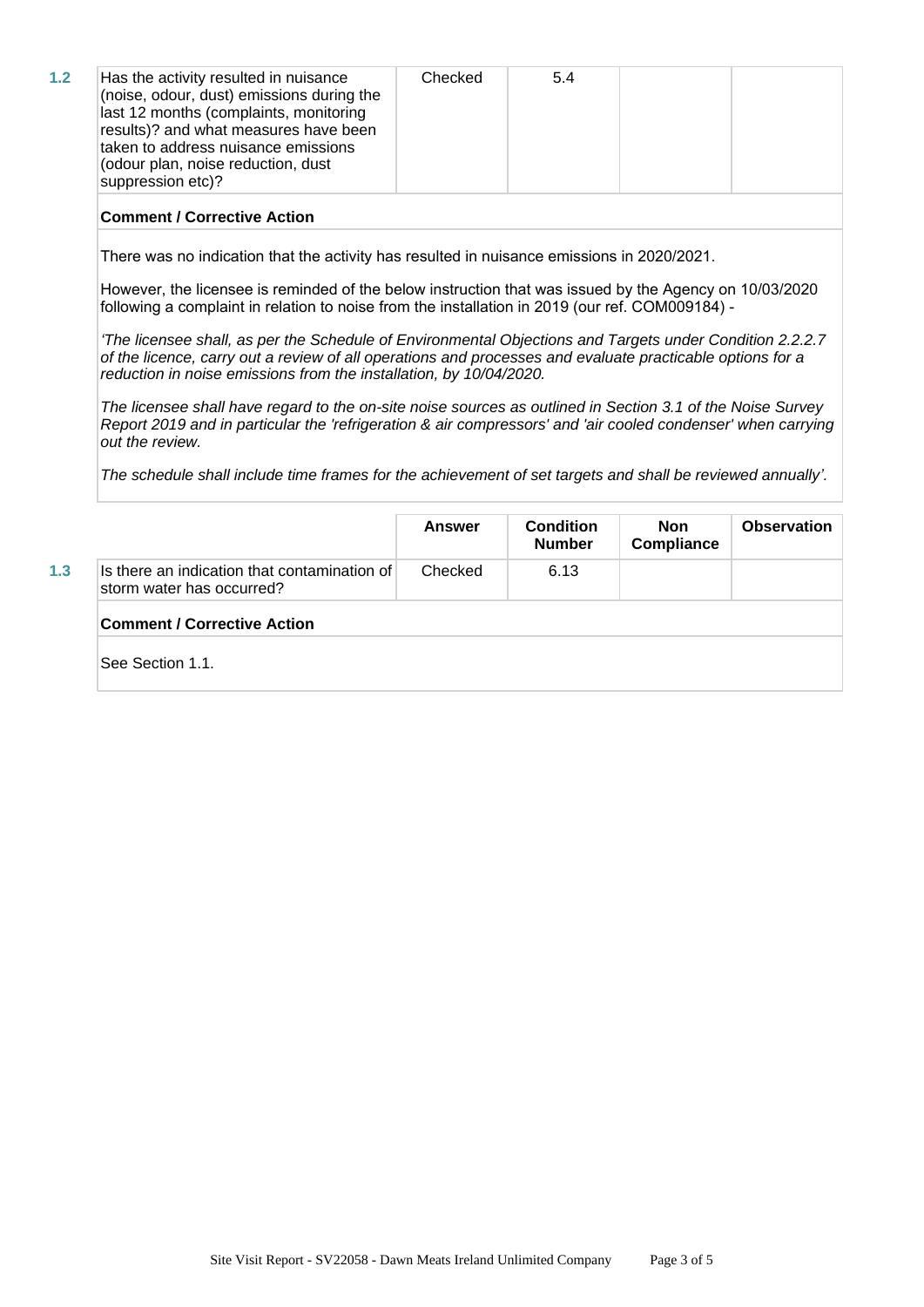

|     |                        | <b>Answer</b> | <b>Condition</b><br><b>Number</b> | <b>Non</b><br><b>Compliance</b> | <b>Observation</b> |
|-----|------------------------|---------------|-----------------------------------|---------------------------------|--------------------|
| 2.1 | Storm water monitoring | Checked       | 6.1 & Schedule<br>C.2.3           | Yes                             |                    |

#### **Comment / Corrective Action**

The licensee's quarterly monitoring of storm water (emission point Ref. No. SW-2) for Q3 2020 did not include analysis for total nitrogen.

#### **Corrective Action**

The licensee shall ensure that storm water is monitored for the parameters as outlined in Schedule C.2.3 of the IE licence.

|     |             | Answer  | <b>Condition</b><br><b>Number</b> | Non<br>Compliance | Observation |
|-----|-------------|---------|-----------------------------------|-------------------|-------------|
| 2.2 | Groundwater | Checked | 1.5 & 6.17.1                      |                   | Yes         |

#### **Comment / Corrective Action**

Groundwater monitoring results showed that a number of parameters were elevated, such as the result of 2901 mg/l for chloride and 7920 µS/cm for conductivity at monitoring well M3 (adjacent to the effluent storage lagoon) on 30/06/2020.

#### **Corrective Action**

The licensee shall carry out a review of all groundwater monitoring results, including trend assessment, to determine the likelihood of any elevated results being due to the current activities within the boundary of the installation, licence Reg. No. P0811-02. The review shall also assess the impact of the decommissioning of the integrated constructed wetland on the groundwater quality. A report on the findings is to be submitted through EDEN under document type 'Site Updates/Notifications' by 09/04/2021.

Please refer to the EPA's Guidance on the Management of Contaminated Land & Groundwater at EPA Licensed Sites, including guideline template reports, which are available at https://www.epa.ie/pubs/advice/waste/contaminatedland/contaminatedland/.